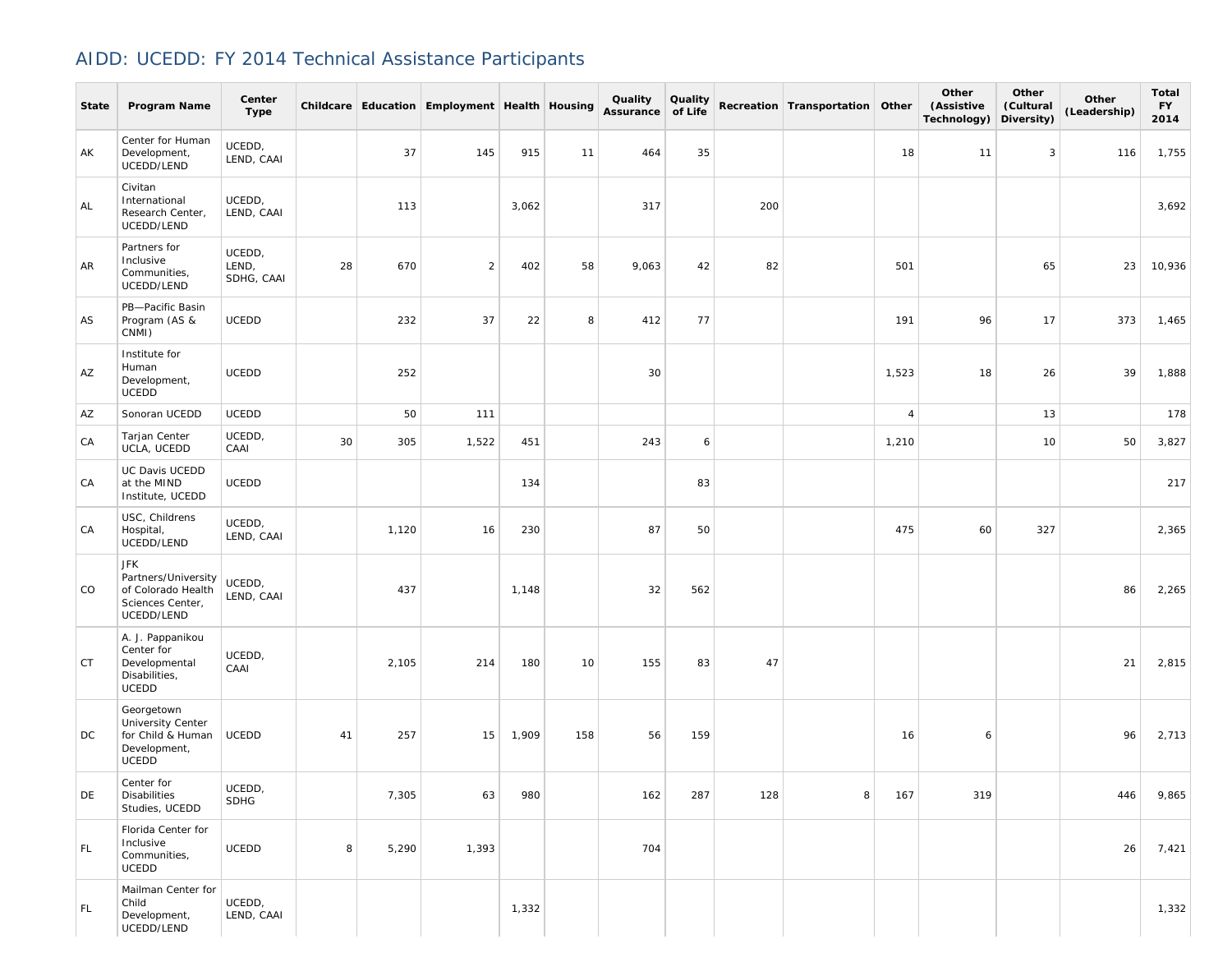| GA  | Center for<br>Leadership in<br>Disability at<br>Georgia State<br>University,<br>UCEDD/LEND | UCEDD,<br>LEND, CAAI          |        | 1,932  |       | 655   | 11           | 3,771 | 482            | 677            | 45             |     |       |                | 88    | 7,661  |
|-----|--------------------------------------------------------------------------------------------|-------------------------------|--------|--------|-------|-------|--------------|-------|----------------|----------------|----------------|-----|-------|----------------|-------|--------|
| GA  | Institute on<br>Human<br>Development and<br>Disability, UCEDD                              | <b>UCEDD</b>                  | 12     | 48     | 562   |       | $\mathbf{1}$ | 1,863 |                |                |                |     | 3     |                | 21    | 2,510  |
| GU  | Guam Center for<br>Excellence in<br><b>Disabilities</b><br>Education, UCEDD                | <b>UCEDD</b>                  | 84     | 2,963  | 3     | 532   |              | 1,391 | 19             |                | 179            |     | 1,973 | $\overline{1}$ | 20    | 7,165  |
| HI  | Center on<br>Disability Studies,<br>UCEDD/LEND                                             | UCEDD,<br>LEND, CAAI          |        | 214    | 162   | 131   |              |       | 16             |                |                |     | 22    | 68             |       | 613    |
| IA  | Center for<br>Disabilities and<br>Development,<br>UCEDD/LEND                               | UCEDD,<br>LEND,<br>SDHG, CAAI |        |        | 898   | 1,220 | 47           | 939   | 525            |                |                | 133 | 182   |                | 20    | 3,964  |
| ID  | Center on<br>Disabilities and<br>Human<br>Development,<br><b>UCEDD</b>                     | UCEDD                         | 10,466 | 35,959 |       |       |              | 187   |                | 172            |                |     | 2,304 | 20             | 102   | 49,210 |
| IL. | Institute on<br>Disability & Human<br>Development,<br>UCEDD/LEND                           | UCEDD,<br>LEND,<br>SDHG, CAAI |        | 254    | 245   | 854   | 177          | 790   | 542            | 205            | 189            | 118 | 54    | 152            | 1,292 | 4,872  |
| IN  | Indiana Institute<br>on Disability and<br>Community,<br>UCEDD                              | <b>UCEDD</b>                  |        | 9,594  | 940   | 195   |              | 451   | 260            | 306            | $\overline{2}$ | 30  |       | 194            | 79    | 12,051 |
| KS  | Schiefelbusch<br>Institute for Life<br>Span Studies,<br>UCEDD/LEND                         | UCEDD,<br>LEND, CAAI          |        | 1,280  | 34    | 320   |              |       | 16             | 52             |                | 633 | 613   | 10             | 181   | 3,139  |
| KY  | Interdisciplinary<br>Human<br>Development<br>Institute, UCEDD                              | UCEDD                         | 605    | 3,116  | 2,513 | 6     | 41           | 186   | 49             |                |                | 31  | 6     |                |       | 6,553  |
| LA  | Louisiana State<br>University Human<br>Development<br>Center - New<br>Orleans, UCEDD       | UCEDD                         | 30     | 292    | 25    |       |              |       |                |                |                | 6   |       |                |       | 353    |
| МA  | Eunice Kennedy<br>Shriver Center,<br>UCEDD/LEND                                            | UCEDD,<br>LEND, CAAI          | 35     | 285    |       | 1,980 |              | 79    | 18,836         | $\overline{7}$ |                | 161 | 41    | 10             | 112   | 21,546 |
| MA  | Institute for<br>Community<br>Inclusion/Boston<br>Children's<br>Hospital,<br>UCEDD/LEND    | UCEDD,<br>LEND, CAAI          | 314    | 510    | 3,360 | 408   | $\mathbf{1}$ | 2,015 |                | 8              | 16             | 174 | 11    |                | 29    | 6,846  |
| MD  | Kennedy Krieger<br>Institute,<br>UCEDD/LEND                                                | UCEDD,<br>LEND, CAAI          |        | 1,075  |       |       |              | 125   | 88             |                |                | 412 |       |                | 15    | 1,715  |
| ME  | The University of<br>Maine, Center for                                                     | UCEDD                         | 325    | 881    | 51    | 162   | 50           | 783   | $\overline{4}$ | $\mathbf{3}$   | 23             | 30  | 26    |                | 3     | 2,341  |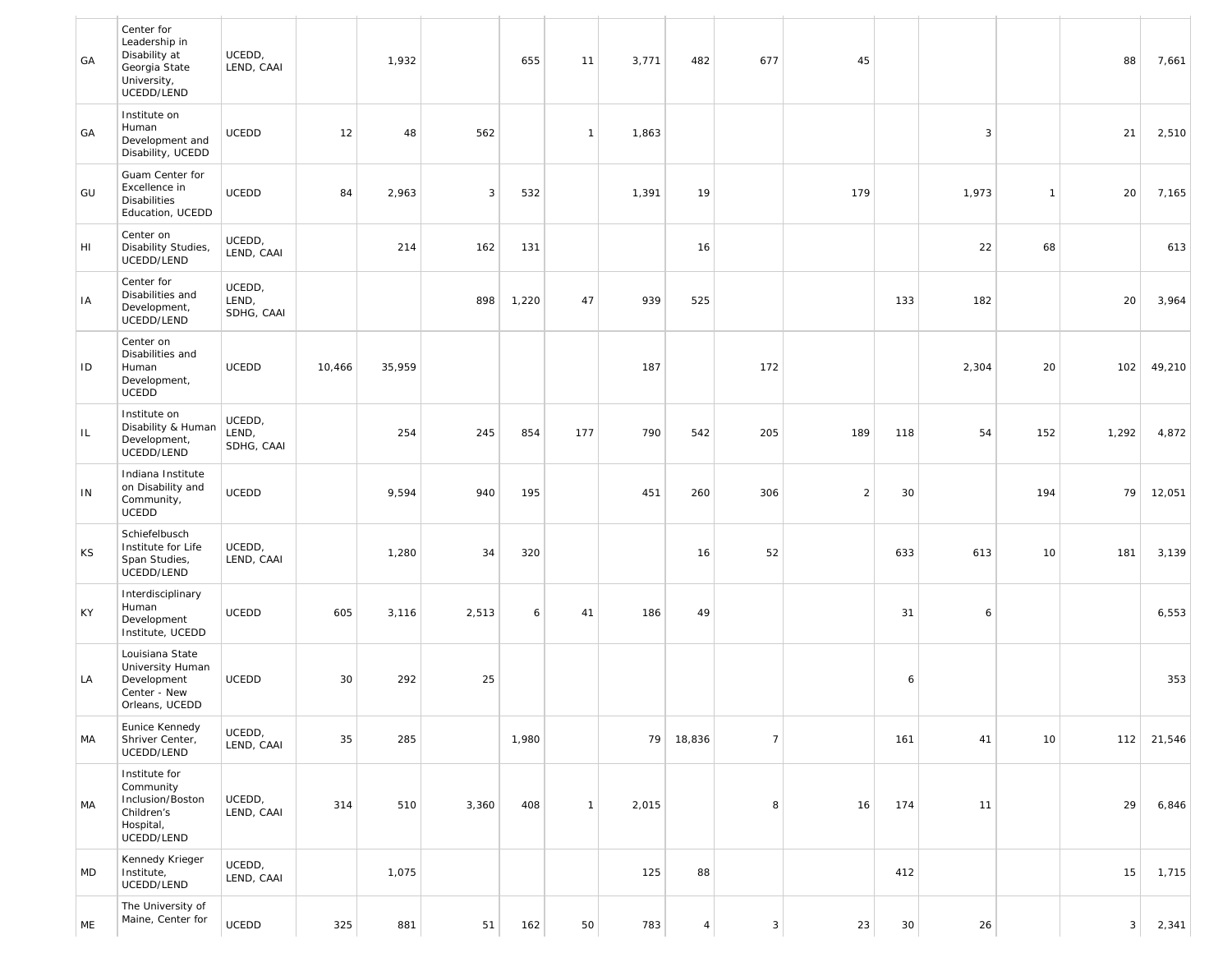|           | Community<br>Inclusion, UCEDD                                                         |                       |     |       |       |       |       |       |       |                |     |       |     |                |       |        |
|-----------|---------------------------------------------------------------------------------------|-----------------------|-----|-------|-------|-------|-------|-------|-------|----------------|-----|-------|-----|----------------|-------|--------|
| MI        | Developmental<br><b>Disabilities</b><br>Institute, UCEDD                              | UCEDD                 |     | 222   | 43    | 70    | 50    | 1,213 | 873   |                | 150 | 1,839 |     | $\overline{4}$ | 8     | 4,472  |
| MN        | Institute on<br>Community<br>Integration,<br>UCEDD/LEND                               | UCEDD,<br>LEND, CAAI  |     | 1,349 | 326   | 3     | 70    | 743   | 295   |                |     | 1,906 |     | 6              | 30    | 4,728  |
| <b>MO</b> | University of<br>Missouri,<br>UCEDD/LEND                                              | UCEDD,<br>LEND, CAAI  | 299 | 416   | 255   | 70    |       | 1,518 | 678   |                |     | 494   | 13  | 582            | 136   | 4,461  |
| <b>MS</b> | Institute for<br>Disability Studies,<br><b>UCEDD</b>                                  | UCEDD                 | 3   | 729   | 59    | 514   | 4,076 | 60    | 1,132 | 1,165          | 210 | 50    | 330 |                | 20    | 8,348  |
| MT        | University of<br>Montana Rural<br>Institute, UCEDD                                    | UCEDD,<br><b>SDHG</b> |     | 351   | 124   | 3     | 32    | 677   |       |                | 26  | 6     | 157 |                | 15    | 1,391  |
| <b>NC</b> | Carolina Institute<br>for Developmental<br>Disabilities,<br>UCEDD/LEND                | UCEDD,<br>LEND, CAAI  |     | 867   | 71    | 992   |       | 1,031 | 89    |                |     | 92    | 410 | 12             | 128   | 3,692  |
| <b>ND</b> | North Dakota<br>Center for Persons<br>with Disabilities,<br><b>UCEDD</b>              | UCEDD,<br><b>SDHG</b> |     | 607   | 1,344 | 594   | 3,155 | 8,510 | 1,304 | $\sqrt{2}$     |     | 206   |     |                | 5,890 | 21,612 |
| <b>NE</b> | Munroe-Meyer<br>Institute of<br>Genetics &<br>Rehabilitation,<br>UCEDD/LEND           | UCEDD,<br>LEND, CAAI  | 9   | 888   | 20    | 1,595 |       | 1,175 | 58    | 115            |     | 456   |     | 64             | 1,121 | 5,501  |
| <b>NH</b> | Institute on<br>Disability, UCEDD                                                     | <b>UCEDD</b>          |     | 588   | 10    | 618   |       | 23    | 26    | 50             |     | 830   | 34  |                | 207   | 2,386  |
| <b>NJ</b> | The Elizabeth M.<br>Boggs Center on<br>Developmental<br>Disabilities,<br><b>UCEDD</b> | UCEDD                 |     | 5,575 | 615   | 897   |       | 4,240 |       |                |     |       |     |                |       | 11,327 |
| <b>NM</b> | Center for<br>Development &<br>Disability,<br>UCEDD/LEND                              | UCEDD,<br>LEND, CAAI  |     | 1,458 | 178   | 2,174 |       | 157   | 77    | $\overline{4}$ |     | 11    |     |                | 98    | 4,157  |
| <b>NV</b> | Nevada Center for<br>Excellence in<br>Disabilities,<br>UCEDD/LEND                     | UCEDD,<br>LEND, CAAI  | 140 | 660   | 275   | 104   |       | 1,367 | 96    | 6              | 44  |       | 81  |                | 27    | 2,800  |
| <b>NY</b> | Rose F. Kennedy<br>Center,<br>UCEDD/LEND                                              | UCEDD,<br>LEND, CAAI  | 120 | 1,367 |       | 531   |       | 37    | 26    |                |     | 797   | 38  |                | 1,052 | 3,968  |
| <b>NY</b> | Strong Center for<br>Developmental<br>Disabilities,<br>UCEDD/LEND                     | UCEDD,<br>LEND, CAAI  |     | 627   | 573   | 500   |       |       | 275   | $\overline{7}$ |     | 280   |     |                | 30    | 2,292  |
| <b>NY</b> | Westchester<br>Institute for<br>Human<br>Development,<br>UCEDD/LEND                   | UCEDD,<br>LEND, CAAI  |     |       | 21    | 3,644 |       | 1,522 | 1,341 |                |     |       |     |                |       | 6,528  |
| OH        | The Nisonger<br>Center,<br>UCEDD/LEND                                                 | UCEDD,<br>LEND, CAAI  | 26  | 286   |       | 526   |       | 93    | 30    | 118            |     |       | 21  |                | 18    | 1,118  |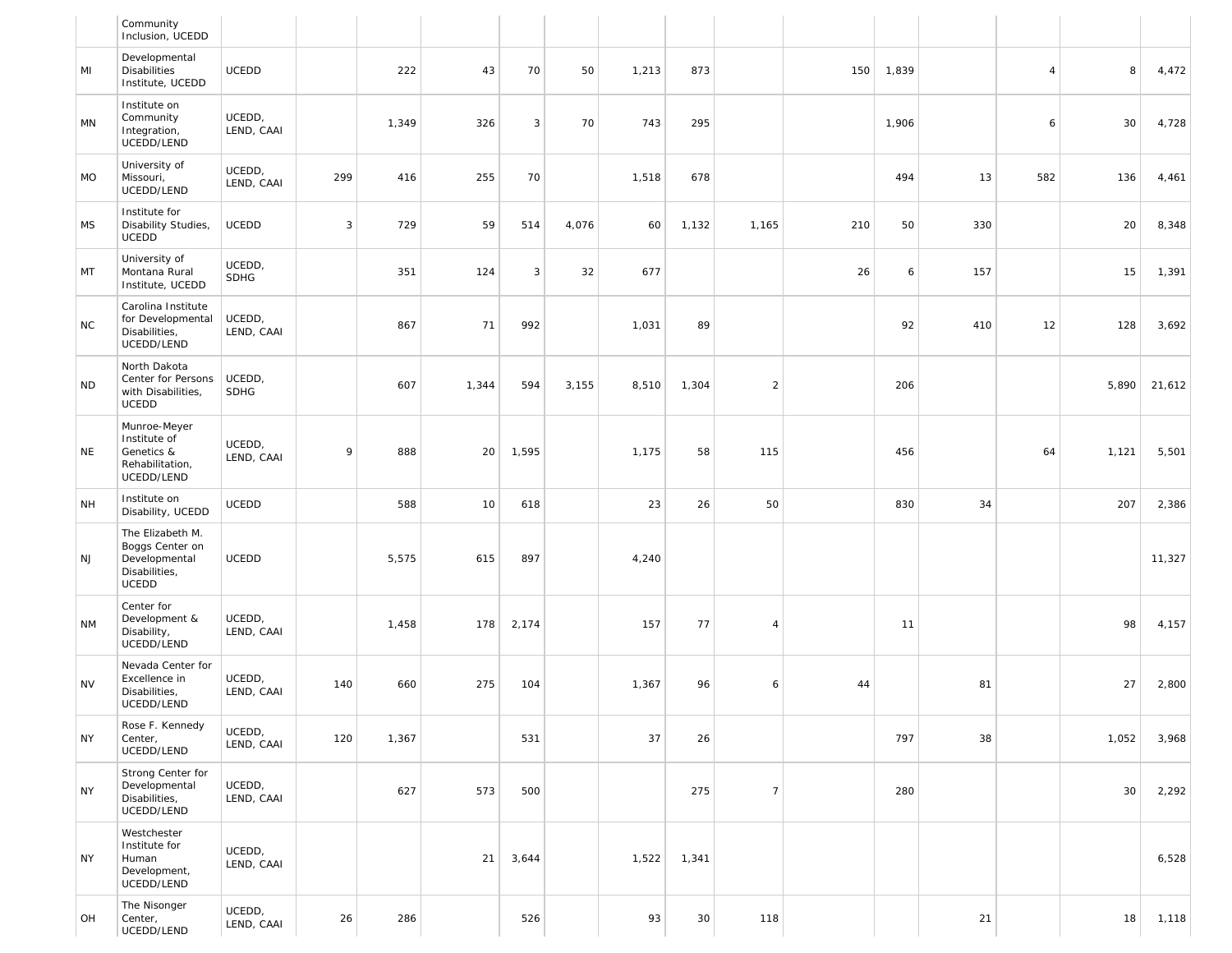| OH | University of<br>Cincinnati UCE,<br>UCEDD/LEND                     | UCEDD,<br>LEND, CAAI          | 10             | 260    | 36  | 1,178 |              | 162          | 456   | $\overline{4}$ | 42 | 61    |                | 133            | 164 | 2,506  |
|----|--------------------------------------------------------------------|-------------------------------|----------------|--------|-----|-------|--------------|--------------|-------|----------------|----|-------|----------------|----------------|-----|--------|
| OK | Center for<br>Learning and<br>Leadership,<br>UCEDD/LEND            | UCEDD,<br>LEND, CAAI          |                | 542    |     | 48    |              | 61           | 989   | 474            |    | 13    |                | 109            | 336 | 2,572  |
| OR | Center on Human<br>Development,<br><b>UCEDD</b>                    | UCEDD                         | 115            | 347    |     | 60    |              | 72           | 10    |                |    |       | 81             |                | 30  | 715    |
| OR | Oregon Institute<br>on Development &<br>Disability,<br>UCEDD/LEND  | UCEDD,<br>LEND,<br>SDHG, CAAI |                | 54     | 45  | 2,564 |              | 6            | 72    | 10             |    | 80    | 15,024         | 3              | 173 | 18,031 |
| PA | Institute on<br>Disabilities,<br><b>UCEDD</b>                      | UCEDD                         |                | 215    | 40  | 255   | 24           | 298          | 473   |                |    | 422   | 258            |                | 750 | 2,735  |
| PR | Institute on<br>Developmental<br>Disabilities,<br><b>UCEDD</b>     | <b>UCEDD</b>                  | 29             | 37     | 15  | 90    | 9            | 335          | 20    |                |    | 11    |                |                |     | 546    |
| RI | The Paul V.<br>Sherlock Center on<br>Disabilities,<br><b>UCEDD</b> | <b>UCEDD</b>                  | 39             | 2,815  | 843 | 454   |              | 267          | 636   |                |    | 93    | $\overline{4}$ |                | 299 | 5,450  |
| SC | Center for<br>Disability<br>Resources,<br>UCEDD/LEND               | UCEDD,<br>LEND,<br>SDHG, CAAI |                | 5,376  | 149 |       | 126          | 2,458        | 4,441 |                |    | 183   |                |                | 147 | 12,880 |
| SD | Center for<br>Disabilities,<br>UCEDD/LEND                          | UCEDD,<br>LEND, CAAI          | $\overline{2}$ | 2,504  | 244 | 272   | $\mathbf{1}$ | 19           | 120   | $\overline{4}$ | 13 | 5,520 | 47             | $\overline{1}$ | 12  | 8,759  |
| TN | Boling Center for<br>Developmental<br>Disabilities,<br>UCEDD/LEND  | UCEDD,<br>LEND, CAAI          |                | 367    | 203 | 3,687 |              | 678          |       |                |    |       |                | $\overline{7}$ | 122 | 5,064  |
| TN | Vanderbilt<br>University,<br>UCEDD/LEND                            | UCEDD,<br>LEND, CAAI          |                | 30     | 285 | 65    |              |              | 9     |                |    |       |                | 78             |     | 467    |
| TX | Center on<br>Disability and<br>Development,<br><b>UCEDD</b>        | <b>UCEDD</b>                  |                | 28,038 | 264 |       | 13           | 3,199        |       |                |    | 277   | 41             |                | 382 | 32,214 |
| TX | Texas Center for<br>Disability Studies,<br>UCEDD                   | UCEDD,<br>CAAI                |                | 46     | 96  |       |              | 174          |       |                |    | 40    | 1,186          |                |     | 1,542  |
| UT | Center for Persons<br>with Disabilities,<br>UCEDD/LEND             | UCEDD,<br>LEND, CAAI          |                | 5,771  | 205 | 193   | 11           | 11           | 54    |                | 60 | 496   | 115            | 75             | 161 | 7,152  |
| VA | Partnership for<br>People with<br>Disabilities,<br>UCEDD/LEND      | UCEDD,<br>LEND,<br>SDHG, CAAI |                | 2,022  |     | 1,200 |              |              |       |                |    | 544   |                |                |     | 3,766  |
| VI | Virgin Islands UCE,<br>UCEDD                                       | <b>UCEDD</b>                  | 113            | 413    | 29  | 20    |              | $\mathbf{1}$ | 268   |                |    |       | 344            | 23             | 50  | 1,261  |
| VT | Center on<br>Disability &<br>Community<br>Inclusion, UCEDD         | UCEDD, LEND                   |                | 3,976  | 417 | 65    |              |              |       |                |    | 9     | 84             | 10             | 53  | 4,614  |